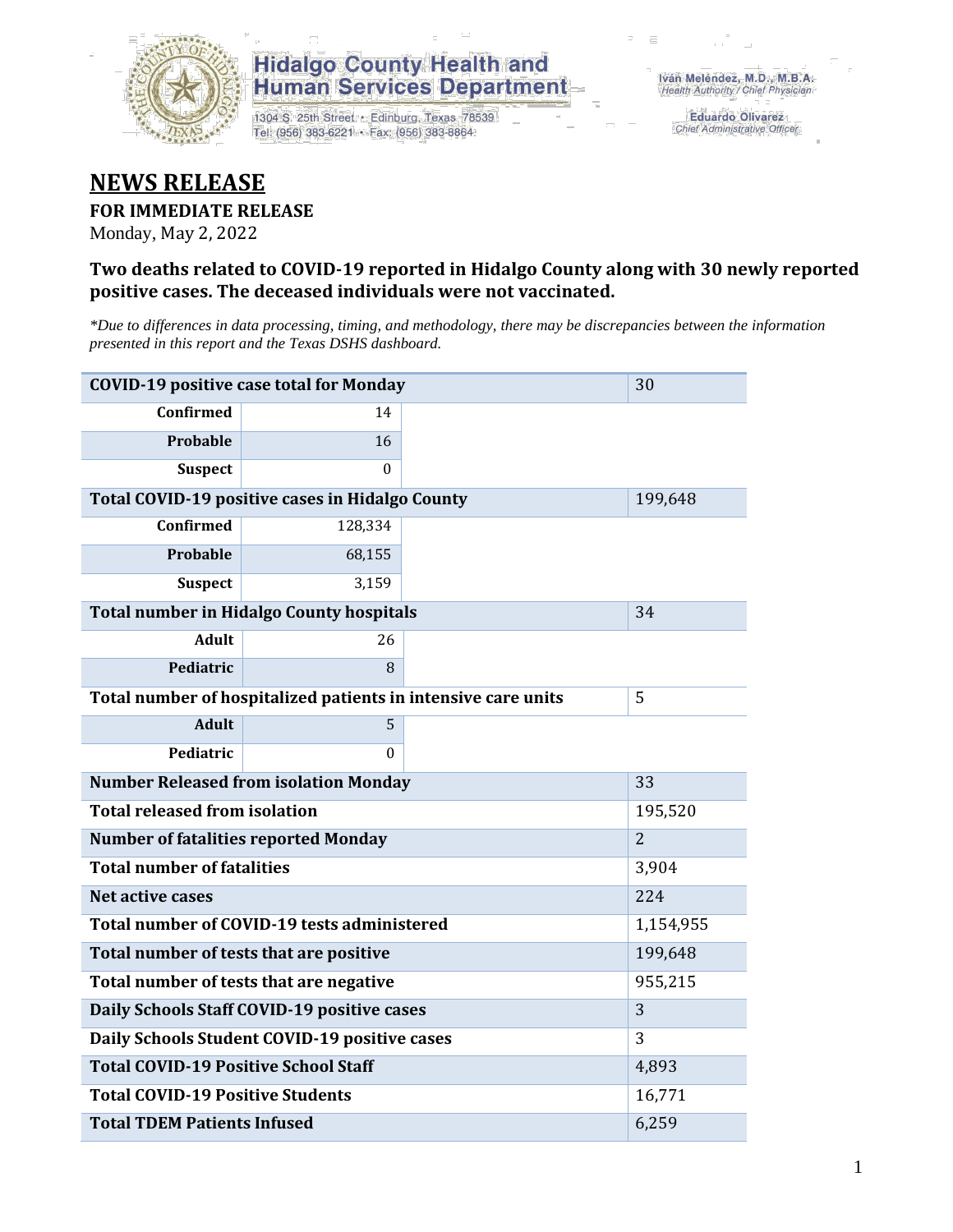

### **Hidalgo County Health and Human Services Department**

1304 S. 25th Street · Edinburg, Texas 78539 Tel: (956) 383-6221 · Fax: (956) 383-8864

Iván Meléndez, M.D., M.B.A. Health Authority / Chief Physician

> **Eduardo Olivarez** Chief Administrative Officer

*Hidalgo County uses the case status definition provided by the Texas Department of State Health Service's 2020 Epi Case Criteria Guide revised November 2020.*

- *1. Confirmed: A person who has tested positive through a molecular or PCR (oral or nasal swabs) test that looks for the presence of the virus's genetic material.*
- *2. Probable: A person who meets presumptive laboratory evidence through detection of COVID-19 by antigen test in a respiratory specimen.*
- *3. Suspect: A person who meets supported laboratory evidence through detection of specific antibodies in serum, plasma, whole body, and no prior history of being confirmed or probable case.*

*For more information of case status definition for COVID-19, please refer to:*

<https://www.dshs.state.tx.us/IDCU/investigation/epi-case-criteria-guide/2020-Epi-Case-Criteria-Guide.pdf>

| <b>Age Range</b> | <b>Number of Cases</b> |  |  |
|------------------|------------------------|--|--|
| $0 - 11$         | 4                      |  |  |
| 12-19            | 4                      |  |  |
| 20s              | 9                      |  |  |
| 30 <sub>s</sub>  | 3                      |  |  |
| 40s              | $\mathbf{1}$           |  |  |
| 50s              | 3                      |  |  |
| 60s              | $\overline{2}$         |  |  |
| $70+$            | 4                      |  |  |
| Total:           | 31                     |  |  |

Case Breakdown by Age Group: The death includes:

| <b>Age Range</b> |     | <b>Gender</b> | <b>City</b>    |  |
|------------------|-----|---------------|----------------|--|
|                  | 70+ | Female        | Alamo          |  |
|                  | 70+ | Male          | <b>Mission</b> |  |